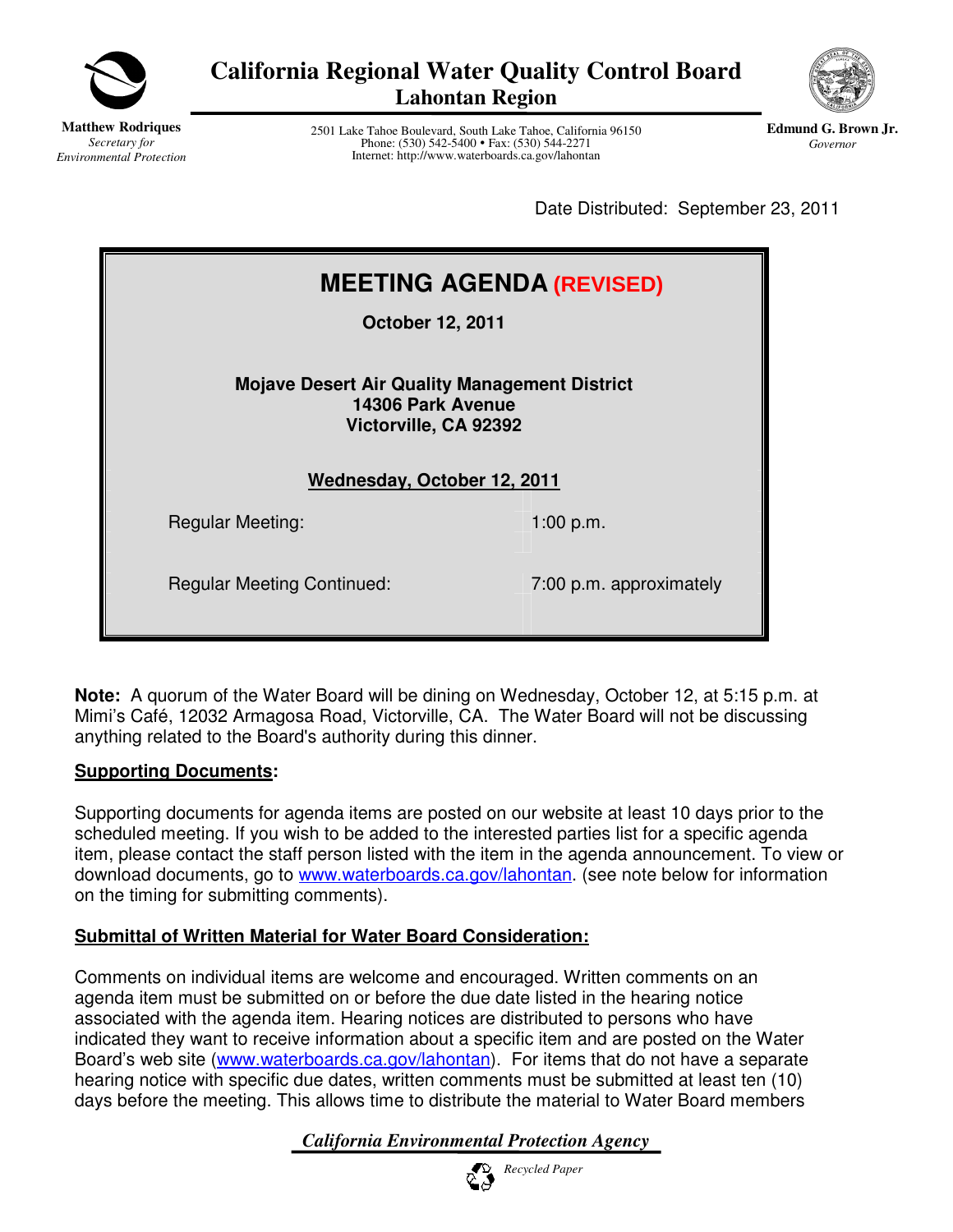in advance of the meeting, providing the opportunity for the members to read and consider the information submitted. Pursuant to California Code of Regulations, Title 23, section 648.4, the Water Board may refuse to admit written testimony into evidence unless the proponent can demonstrate why he or she was unable to submit the material on time or that compliance with the deadline would otherwise create a hardship. If any other party demonstrates prejudice resulting from admission of the written testimony, the Water Board may refuse to admit it.

A copy of the procedures governing Water Board meetings may be found at California Code of Regulations, Title 23, section 647 et seq., and is available upon request. Hearings before the Water Board are not conducted pursuant to Government Code section 11500 et seq*.*

The meeting room is accessible to people with disabilities. If you have special accommodations or language needs, please contact Robin Coale at least five days prior to the meeting date at (760) 241-6467 or rcoale@waterboards.ca.gov. TTY/TDD/Speech-to-Speech users may dial 7-1-1 for the California Relay Service.

### **General Meeting Information:**

The following items are numbered for identification purposes only and will not necessarily be considered in this order. Public hearings will not be called to order prior to the time specified. All Board files, exhibits and agenda material pertaining to items on this agenda are hereby made a part of the record for the appropriate item.

Anyone wishing to present a Microsoft PowerPoint® presentation during the meeting, using the Water Board's projector, must provide the presentation to the Water Board on either a CD or via email at least three working days prior to the meeting. Please contact the staff person listed for the agenda item of interest.

### **REGULAR MEETING**

### *Wednesday, October 12, 2011- 1:00 p.m.*

### **INTRODUCTIONS**

### **OTHER BUSINESS**

### 1. **PUBLIC FORUM**

Any person may address the Water Board regarding a matter within the Water Board's jurisdiction that is not related to an item on this meeting agenda. Comments will generally be limited to five minutes, unless otherwise directed by the Chair. Any person wishing to make a longer presentation should contact the Executive Officer at least ten days prior to the meeting. Comments regarding matters that are under development for future meetings will be restricted. (See http://www.waterboards.ca.gov/lahontan/board\_info/agenda/upcoming.shtml#top )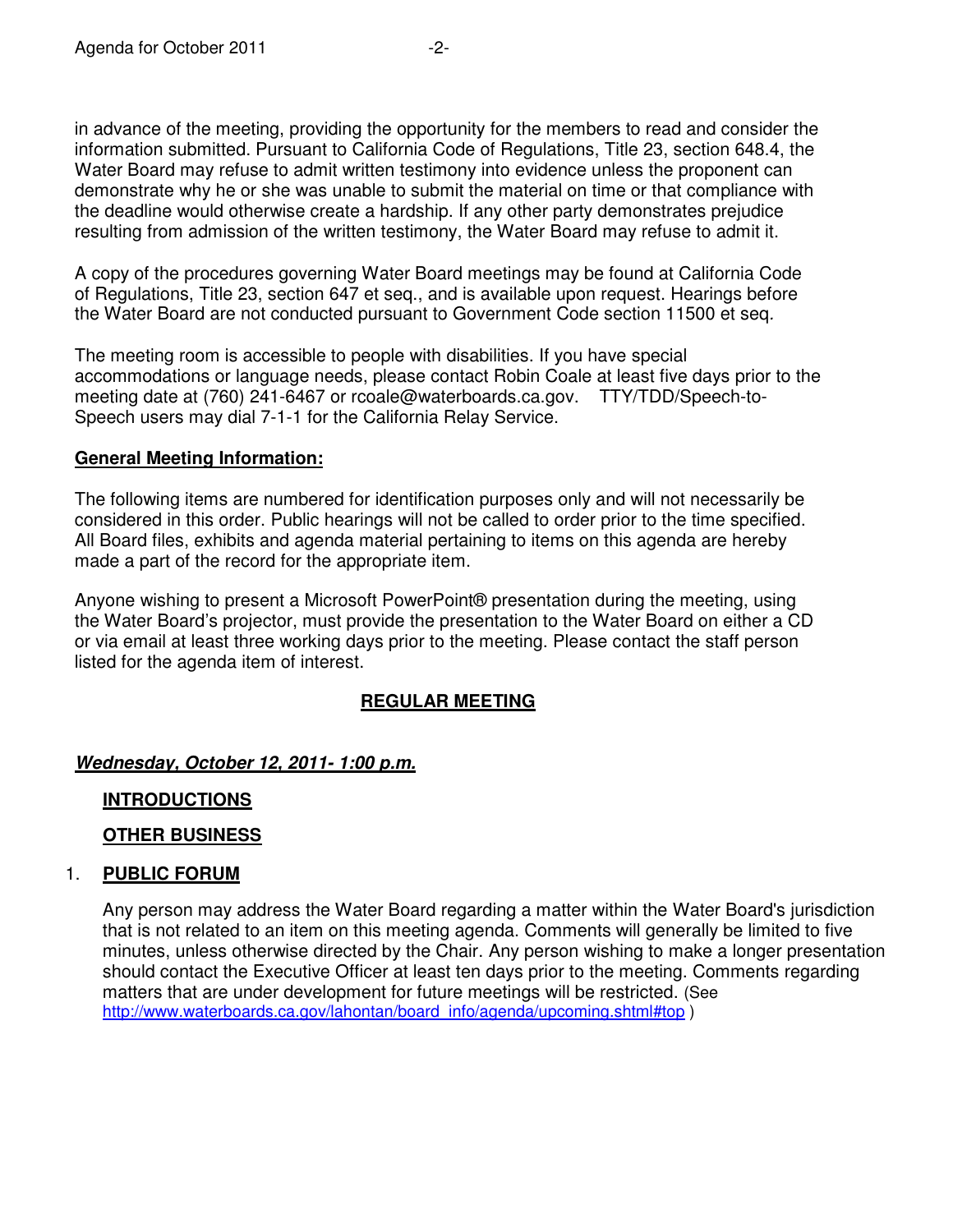2. **Minutes** (The Water Board will consider adopting the minutes of the Regular Meeting of September 14-15, 2011, held in Kings Beach, CA) (Amber Wike)

## 3. **ADOPTION OF UNCONTESTED CALENDAR**

Items denoted by (<sup>\*</sup>) are expected to be routine and non-controversial. The Water Board will act on these items at one time without discussion. If any Water Board member, staff member, or interested party requests discussion, the item will be removed from the Uncontested Calendar to be considered separately. Requests to have an item removed from the uncontested calendar can be made in advance of the meeting by writing to the Water Board or by calling the Water Board's Executive Officer or the request can be made to the Water Board at the meeting on the Wednesday before the vote on the Uncontested Calendar.

# **RESCISSION OF WASTE DISCHARGE REQUIREMENTS**

\*4. **[Rescission of Waste Discharge Requirements for Desert Terrace Apartments, San](http://www.waterboards.ca.gov/lahontan/board_info/agenda/2011/oct/item_4_desertterrace.pdf)  Bernardino County** (The Water Board will consider rescinding Board Order No. R6V-88-8.) (Keith Elliott)

# **STATUS REPORTS**

- 5. **[Adelanto Public Utility Authority Cease and Desist Order Status Report, San](http://www.waterboards.ca.gov/lahontan/board_info/agenda/2011/oct/item5adelanto.pdf)  Bernardino County** (Water Board staff will describe the Discharger's actions to achieve compliance with Cease and Desist Order No. R6V-2011-15A1 and describe potential options available for addressing alleged violations of Waste Discharge Requirements, the Cease and Desist Order and other orders issued by the Water Board. The Adelanto Public Utility Authority will also be updating the Water Board on the status of its compliance with the Cease and Desist Order, particularly quantification of its disposal capacity and status of actions for increasing its disposal capacity. This is an information item; the Water Board will not be asked to take any formal action but may provide direction to staff.) (Harold Singer)
- 6. **[County Sanitation District No. 14 of Los Angeles County, Lancaster Water](http://www.waterboards.ca.gov/lahontan/board_info/agenda/2011/oct/item_6_lacsd.pdf)  Reclamation Plant, Los Angeles County Cease and Desist Order Status Report** (Water Board staff will describe the Discharger's actions to achieve compliance with Cease and Desist Order No. R6V-2004-0038-A1. This is an information item; the Water Board will not be asked to take any action but may provide direction to staff.) (Mike Coony)

## **RENEWAL OF NATIONAL POLLUTANT DISCHARGE ELIMINATION SYSTEM (NPDES) PERMIT**

- 7. **[California Department of Fish and Game; Fish Springs Fish Hatchery, Inyo County](http://www.waterboards.ca.gov/lahontan/board_info/agenda/2011/oct/item_7_fishspringfh.pdf)** (The Water Board will consider adopting the renewal of the NPDES Permit for Fish Springs Fish Hatchery) (Mary Dellavalle)
- 8. **[California Department of Fish and Game; Mojave River Fish Hatchery, San](http://www.waterboards.ca.gov/lahontan/board_info/agenda/2011/oct/item_8_mojaveriverfh.pdf)  Bernardino County** (The Water Board will consider adopting the renewal of the NPDES Permit for Mojave River Fish Hatchery) (Mary Dellavalle)

<sup>-</sup>\* See Item No. 3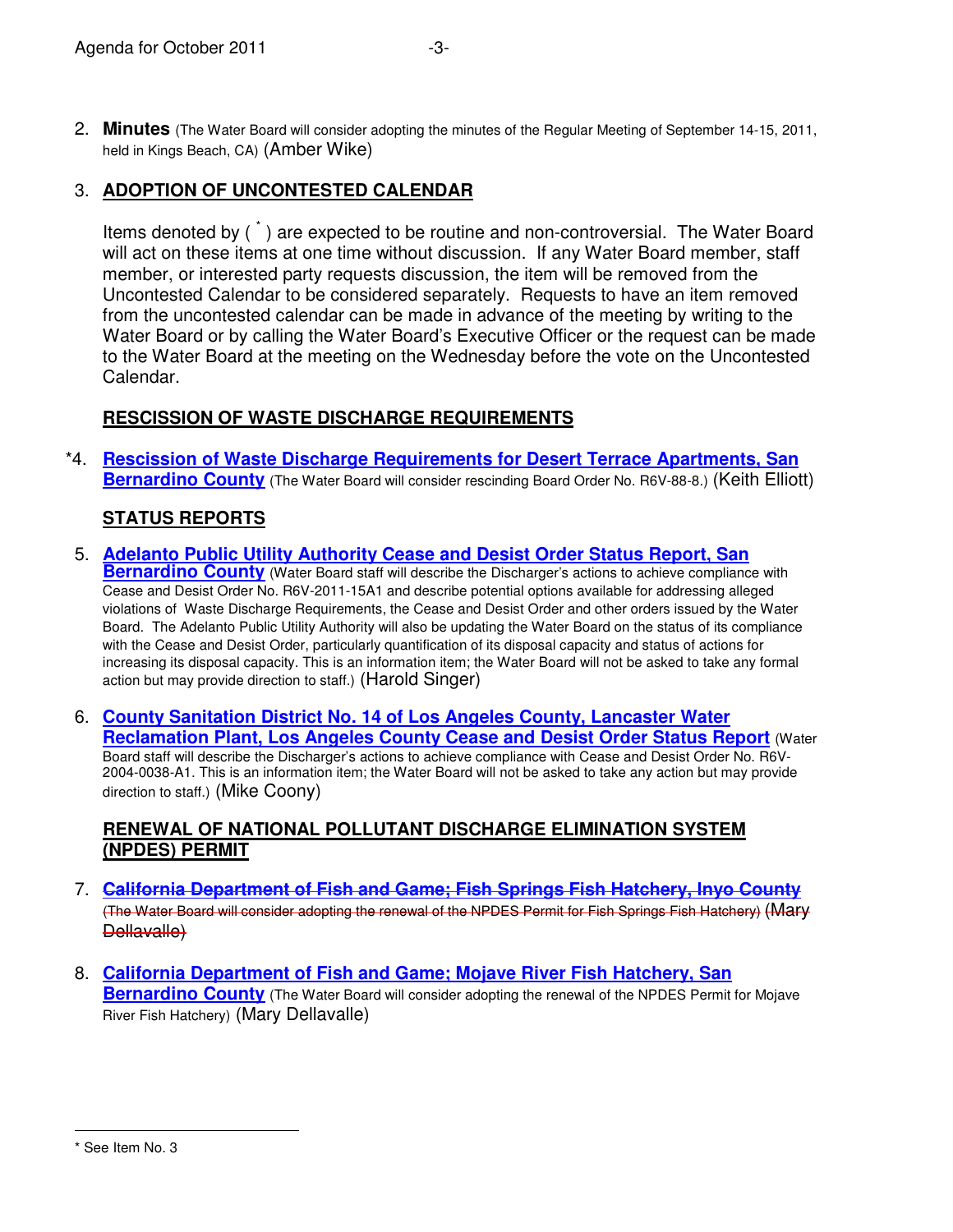## **OTHER BUSINESS**

- 9. **[Executive Officer's Report](http://www.waterboards.ca.gov/lahontan/publications_forms/available_documents/e_o_reports/2011/eorpt_oct11.pdf)** (The Water Board will not be asked to take any formal action; however, it may provide direction to staff.) (Harold Singer)
	- **--- Discussion of Standing Items**
	- **--- Notification of Spills (Pursuant to Water Code section 13271, and Health and Safety Code section 25180.7)**
	- **--- Notification of Closure of Underground Storage Tank Cases (Pursuant to Article 11, Division 3, Chapter 16, title 23, California Code of Regulations)**
- 10. **Reports by Water Board Chair and Board Members**
- 11. **CLOSED SESSION\*\***

 $\overline{a}$ 

- **a. Discussion of Significant Exposure to Litigation. Authority: Government Code section 11126, subdivision (e)(2)(B)(i).**
- **b. Discussion to Decide Whether to Initiate Litigation. Authority: Government Code section 11126, subdivision (e)(2)(C)(i).**
- **c. Discussion of Litigation: People of the State of California ex rel. California Regional Water Quality Control Board, Lahontan Region v. Thomas E. Erickson et al., El Dorado Superior Court Case No. SC20010089. Authority: Government Code section 11126, subdivision (e).**
- **d. Discussion of Litigation: Atlantic Richfield Company v. State of California, State Water Resources Control Board, California Regional Water Quality Control Board, Lahontan Region, et al., Los Angeles County Superior Court Case No. BC380474. Authority: Government Code section 11126, subdivision (e).**
- **e. Discussion of Litigation (Petition for Review of Lahontan Water Board Action Filed with the State Water Resources Control Board): Sierra Forest Legacy et al. v. Lahontan Regional Water Quality Control Board (SWRCB/OCC File No. A-2025). Authority: Government Code section 11126, subdivision (e).**
- **f. Discussion of Litigation: Sarbjit S. Kang, an individual and Kang Property, Inc. v. California Regional Water Quality Control Board, Lahontan Region and California State Water Resources Control Board, El Dorado County Superior Court Case No. SC20090234. Authority: Government Code section 11126, subdivision (e).**
- **g. Discussion of Litigation (Petition for Review of Lahontan Water Board Action Filed with the State Water Resources Control Board): In the Matter of the Petition of the California Department of Fish and Game for Review of Action by the California Regional Water Quality Control Board, Lahontan Region in Adopting**

<sup>\*\*</sup>At any time during the regular session, the Board may adjourn to a closed session to consider litigation, personnel matters, or to deliberate on a decision to be reached based upon the evidence introduced in the hearing. Discussion of litigation is within the attorney-client privilege and may be held in closed session. Authority: Government Code section 11126, subdivisions (a), (c), (3) and (e).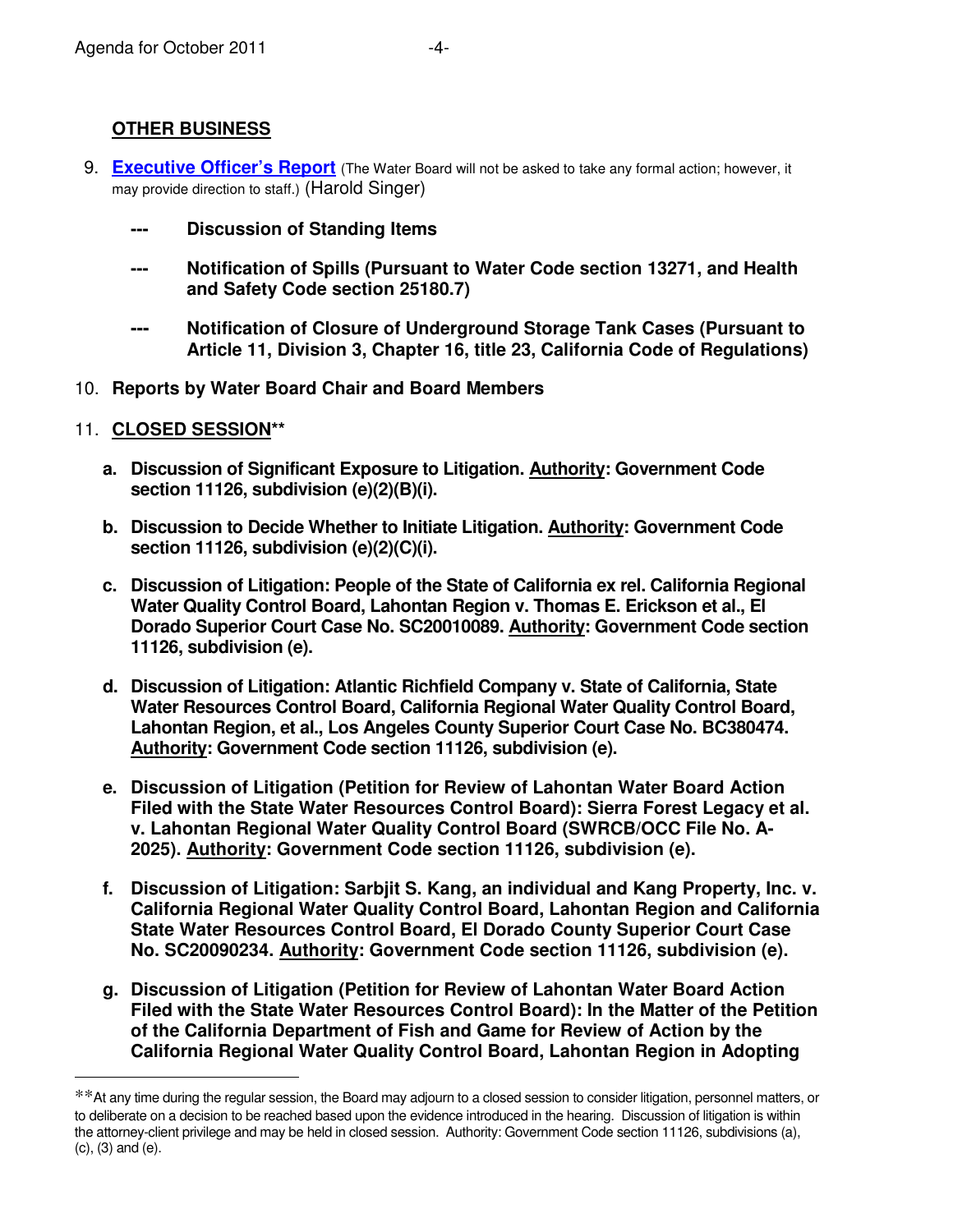**Order No. R6V-2010-0016 Regarding Hot Creek Hatchery (SWRCB/OCC File No. A-2092). Authority: Government Code section 11126, subdivision (e).** 

- **h. Discussion of Litigation: Californians for Alternatives to Toxics, a California nonprofit corporation, Wilderness Watch, a Montana non-profit corporation, the Friends of Silver King Creek, a California non-profit corporation, and Laurel Ames and Dr. Ann McCampbell, individuals v Lahontan Regional Water Quality Control Board and California Department of Fish and Game, Alpine County Superior Court Case No. C110311. Authority: Government Code section 11126, subdivision (e).**
- **i. Discussion of Litigation (Petition for Review of Lahontan Water Board Action Filed with the State Water Resources Control Board): In the Matter of the Petition of the United State Department of Agriculture, Forest Service, Inyo National Forest for Review of Action by the California Regional Water Quality Control Board, Lahontan Region in Adopting Order No. R6T-2011-0009 Regarding Investigative Order for the United States Forest Service, Inyo National Forest, White Mountain Grazing Allotments (SWRCB/OCC File No. A-2151). Authority: Government Code section 11126, subdivision (e).**
- **j. Discussion of Litigation (Petition for Review of Lahontan Water Board Action Filed with the State Water Resources Control Board): In the Matter of the Petition of Paul Ryken and the Estate of Nick Van Vliet for Review of Action by the California Regional Water Quality Control Board, Lahontan Region in Issuing Cleanup and Abatement Order Nos. R6V-2008-0034, R6V-2008-0034A2 and R6V-2008-0034A3 and in issuing Investigative Order No. R6V-2010-0028, all regarding the Desert View Dairy (SWRCB/OCC File Nos. A-1975, A-2089(a), A-2115, and A-2153). Authority: Government Code section 11126, subdivision (e).**
- **k. Discussion of Personnel Matters. Authority: Government Code section 11126, subdivision (a).**

### *Wednesday, October 12, 2011- approximately 7:00 p.m.*

## **PLANS AND POLICIES**

12. **Discussion of Proposed Scope of Work and Development of a Salt and Nutrient [Management Plan \(SMP\) for the Antelope Valley, Antelope Valley Regional Water](http://www.waterboards.ca.gov/lahontan/board_info/agenda/2011/oct/item_12_antelopevalley.pdf)  Management Group, Los Angeles and Kern Counties** (Water Board staff will discuss the goals and requirements for Salt and Nutrient Management Plans (SMP). Representatives from the Antelope Valley Regional Water Management Group will present their proposed scope of work for a regional SMP for the Antelope Valley basin. This is an informational item only. The Water Board may provide direction and input on the proposed scope of work and content of the Antelope Valley basin SMP.) (Jan Zimmerman)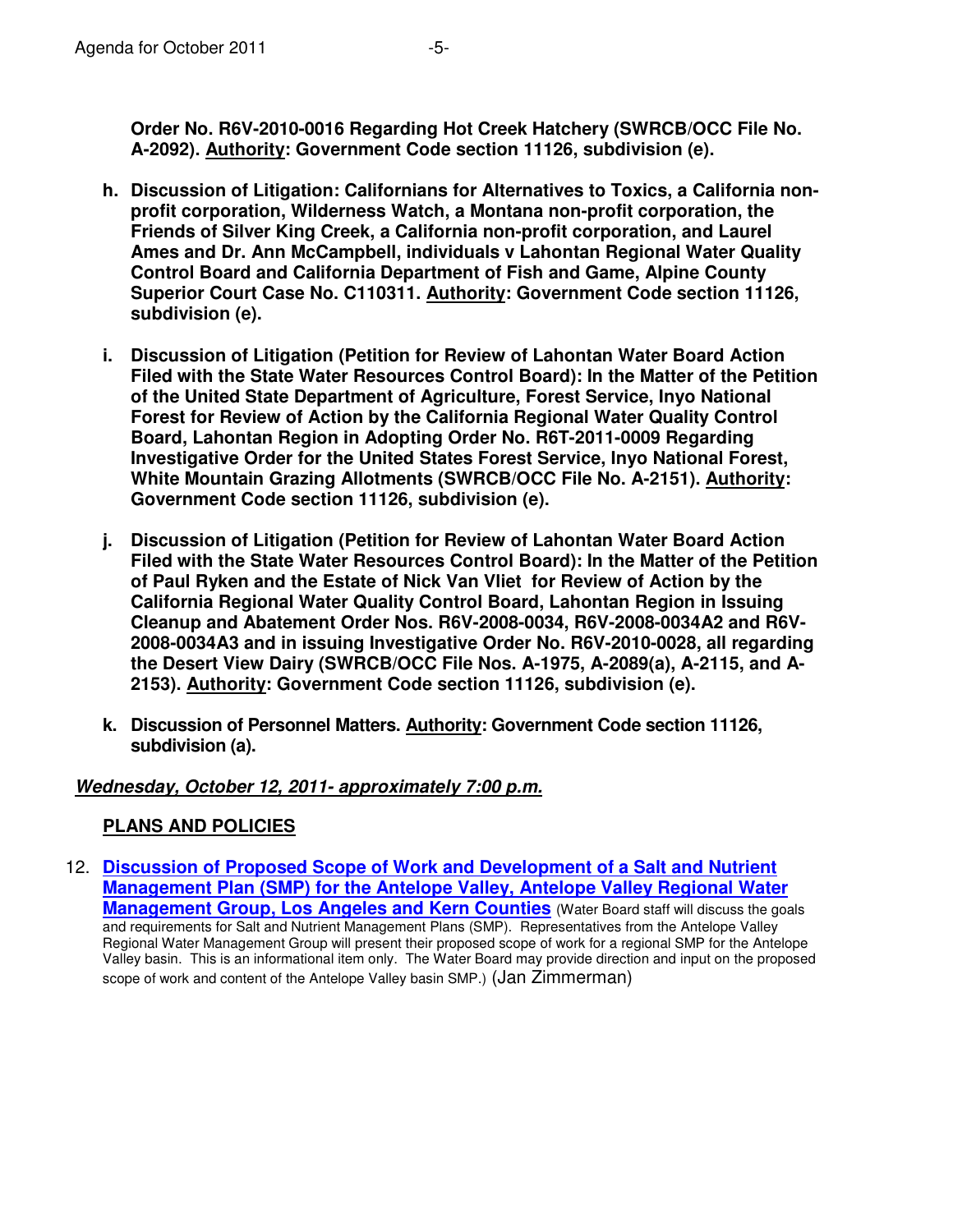Any person aggrieved by an action of the California Regional Water Quality Control Board, Lahontan Region that is subject to review as set forth in Water Code section 13320, subdivision (a), may petition the State Water Resources Control Board (State Water Board) to review the action. Any petition must be made in accordance with Water Code section 13320 and California Code of Regulations, title 23, sections 2050 and following. The State Water Board must receive the petition by 5:00 p.m., 30 days after the date the action was taken, except that if the thirtieth day following the date the action was taken falls on a Saturday, Sunday, or state holiday the petition must be received by the State Water Board by 5:00 p.m. on the next business day. Copies of the law and regulation applicable to filing petitions may be found on the Internet at:

http://www.waterboards.ca.gov/public\_notices/petitions/water\_quality or will be provided upon request.

**Note:** A listing of pending applications for Water Quality Certification pursuant to Section 401 of the Clean Water Act may be obtained by calling:

> Northern Lahontan Basin: Tobi Tyler in South Lake Tahoe at (530) 542-5435, ttyler@waterboards.ca.gov

Southern Lahontan Basin:

Patrice Copeland and Jan Zimmerman, in Victorville at (760) 241-6583, pcopeland@waterboards.ca.gov or jzimmerman@waterboards.ca.gov

The Regional Water Quality Control Board, Lahontan Region, has a home page that can be accessed on the Internet, at: http://www.waterboards.ca.gov/lahontan

The Lahontan Water Board will be considering many items during this meeting which may result in Board action or direction to staff. We encourage input from all people interested in a given item or issue, so that when we act, our decision is based on all available information. Although an oath is not administered in most of the proceedings before this Board, **we expect all statements made before this Board to be truthful with no attempts to mislead this Board by false statements, deceptive presentation or failure to include essential information.**

The Board encourages all people in or near a Board meeting to refrain from engaging in inappropriate conduct. Inappropriate conduct may include disorderly, contemptuous or insolent behavior, breach of peace, boisterous conduct, violent disturbance or other unlawful interference in the Board's proceedings. Such conduct could subject you to contempt sanctions by the superior court (Gov. Code § 11455.10).

The Board Chairperson may impose sanctions, including reasonable expenses and attorney's fees, on any party for bad faith actions, frivolous tactics or actions intended to cause unnecessary delay by a party or the party's attorney or representative (Gov. Code § 11455.30).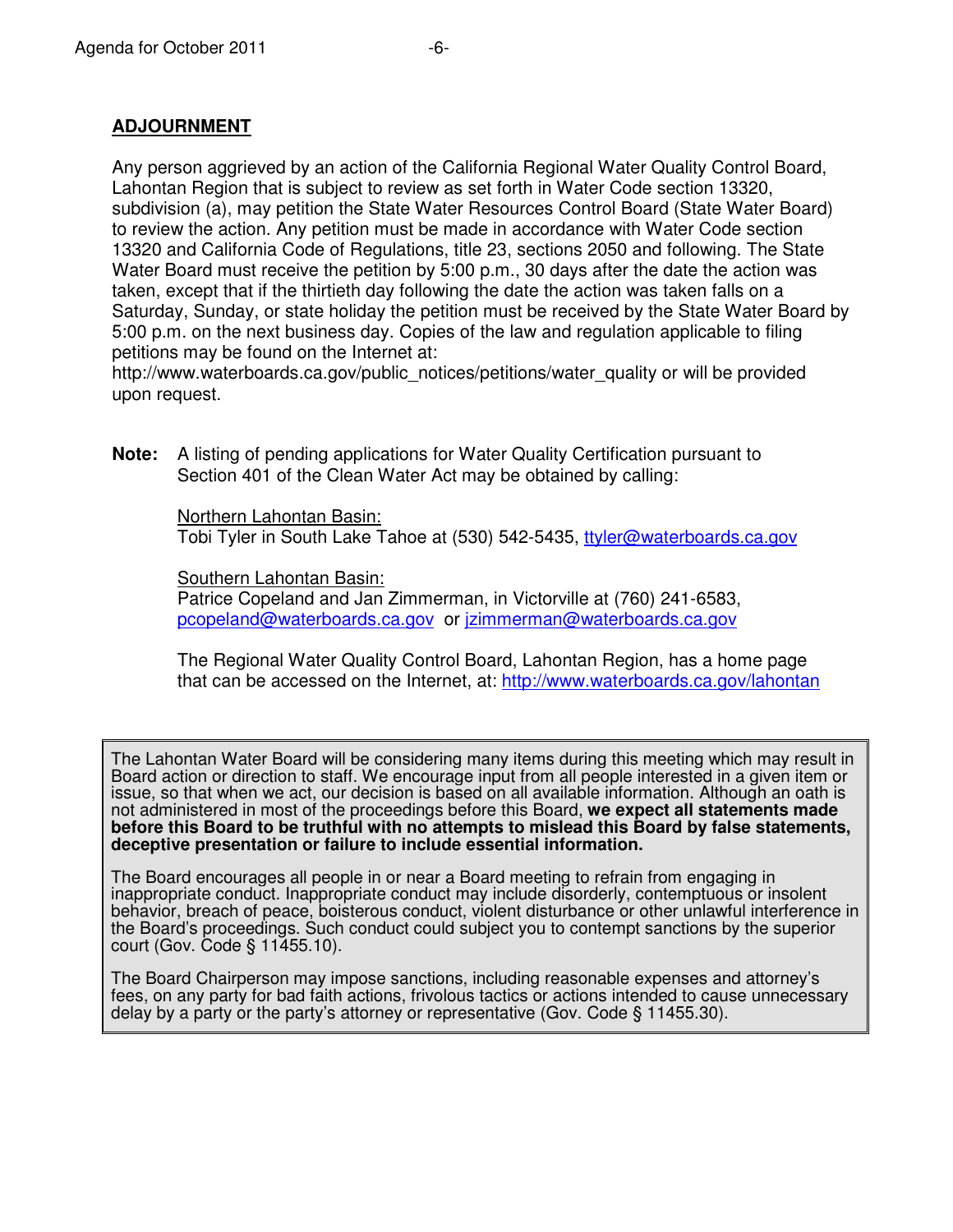# **CALIFORNIA WATER QUALITY CONTROL BOARD LAHONTAN REGION**

Main Office: 2501 Lake Tahoe Blvd., South Lake Tahoe, CA 96150 (530) 542-5400 Branch Office: 14440 Civic Dr., Suite 200, Victorville, CA 92392 (760) 241-6583

#### **LAHONTAN WATER BOARD MEMBERS**

| <b>Name</b>                                                                                                                                                 | <b>Location of Residence or Business</b>                                                                                                                                                                                                 |                                                                                                                                                                   | <b>Appointment Category</b>                     |  |
|-------------------------------------------------------------------------------------------------------------------------------------------------------------|------------------------------------------------------------------------------------------------------------------------------------------------------------------------------------------------------------------------------------------|-------------------------------------------------------------------------------------------------------------------------------------------------------------------|-------------------------------------------------|--|
| Jack Clarke, Chair<br>Don Jardine, Vice Chair<br>Mike Dispenza<br>R. Keith Dyas<br>Amy Horne, Ph.D.<br>Peter C. Pumphrey<br>Eric Sandel<br>Vacant<br>Vacant | Apple Valley<br>Markleeville<br>Palmdale<br>Rosamond<br>Truckee<br><b>Bishop</b><br>Truckee                                                                                                                                              | <b>Water Supply</b><br><b>County Government</b><br><b>Industrial Water Use</b><br><b>Water Quality</b><br><b>Water Quality</b><br>Irrigated Agriculture<br>Public | Municipal Government<br>Rec., Fish and Wildlife |  |
| <b>LAHONTAN WATER BOARD STAFF</b>                                                                                                                           |                                                                                                                                                                                                                                          |                                                                                                                                                                   |                                                 |  |
| <b>Harold Singer</b><br><b>Executive Officer</b>                                                                                                            | Lauri Kemper<br><b>Assistant Executive Officer</b><br>and Ombudsman                                                                                                                                                                      | Kim Niemeyer<br>Counsel to the Board                                                                                                                              | Rebecca Phillips<br>Office Technician           |  |
| South Lake Tahoe Office:                                                                                                                                    | Chuck Curtis, Manager, Regulatory Compliance Division<br>Scott Ferguson, Chief, Enforcement & Special Projects Unit<br>Alan Miller, Chief, North Basin Regulatory Unit<br>Chief, Leviathan Mine Unit (Vacant)                            |                                                                                                                                                                   |                                                 |  |
|                                                                                                                                                             | Doug Smith, Manager, Planning and Restoration Division<br>Richard Booth, Chief, TMDL/Basin Planning Unit<br>Douglas Cushman, Chief, Non-Point Source Unit<br>Tom Gavigan, Chief, North Basin Cleanup and Site Investigation Unit         |                                                                                                                                                                   |                                                 |  |
| Victorville Office:                                                                                                                                         | Mike Plaziak, Manager, Southern Lahontan Watersheds Division<br>Patrice Copeland, Chief, Land Disposal Unit<br>Keith Elliott, Chief, South Basin Regulatory Unit<br>Cindi Mitton, Chief, South Basin Cleanup and Site Investigation Unit |                                                                                                                                                                   |                                                 |  |

The primary responsibility of the Water Board is to protect the quality of the surface and groundwater within the Region for beneficial uses. The duty is carried out by formulating and adopting water quality plans for specific ground or surface water bodies; by prescribing and enforcing requirements on domestic and industrial waste dischargers, and by requiring cleanup of water contamination and pollution. Specific responsibilities and procedures of the Board are outlined in the Porter-Cologne Water Quality Control Act.

Regular meetings of the Water Board are normally held on the second Wednesday and Thursday of each month. Meeting locations vary but generally alternate between the north and south basins of the region.

Recordings are made of each Water Board meeting and are retained in the Water Board's office for two years. Anyone desiring copies should contact Amber Wike at (530) 542-5400 for the current fee schedule for copies.